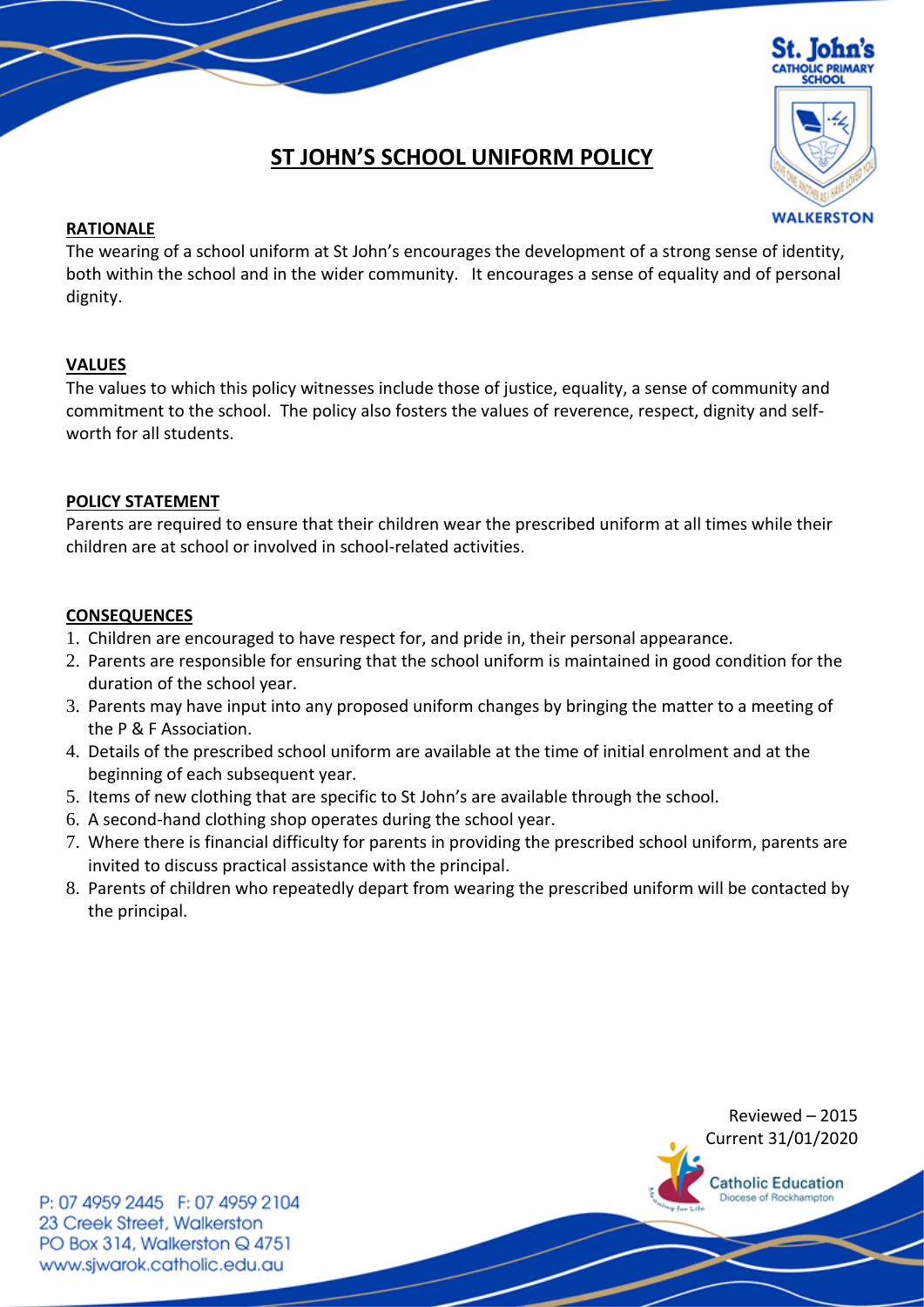

## **SPECIFIC REQUIREMENTS**

## **HAIRCUTS**:

- **Boys and Girls:** No colours, perms, streaks, foils, extensions or coloured hair sprays. **No tracks** (including gauge designs, patterns or images cut into the hair). Fringes cut or pinned so that they stay out of eyes.
- **Girls only:** Hair longer than shoulder length should be tied back. All hair trims must be minimal in size and of school colours only (royal or navy blue or white).
- **Boys only:** Boys should have neat school boys' style haircuts. Hair is to be no longer than the collar. Boys are not permitted to have extended hair lengths (e.g. **rat tails or mullets**). Fringe lengths should be cut so that they are out of the eyes. Boys are not permitted to have hair cut shorter than gauge 2.

## **ACCESSORIES**:

- **Girls and Boys:** A plain chain with Christian symbol/cross/crucifix may be worn by both girls and boys, inside the dress or shirt. No rings. No bracelets. No arm bands (unless for recognition days/ events i.e. National Day of Action Against Bullying).
- **Girls:** Earrings are limited to small traditional gold or silver sleepers or studs (with natural type stones) with only one earring per ear lobe. No makeup or nail polish is to be worn.
- **Boys:** No piercing is permissible.

## **SHOES & SOCKS**:

All students are to wear black leather or leather look lace up or velcro joggers. There is to be no additional colour on the shoe. The shoe is to be low cut at the ankle. There are to be no volley, Mary-Jane, material/canvas style shoes. White school socks must be worn at all times. The sock must be no more or less than approx. 5 cm above the ankle of the shoe with NO colour visible and NO roll down styles. The correct school sock is available from the school uniform shop.

|                          | <b>Shoes</b>  | <b>Socks</b>              |
|--------------------------|---------------|---------------------------|
| Acceptable               |               |                           |
| <b>Not</b><br>Acceptable | <b>BOSSER</b> |                           |
|                          | Juvio Para    | <b>Catholic Education</b> |

P: 07 4959 2445 F: 07 4959 2104 23 Creek Street, Walkerston PO Box 314, Walkerston Q 4751 www.sjwarok.catholic.edu.au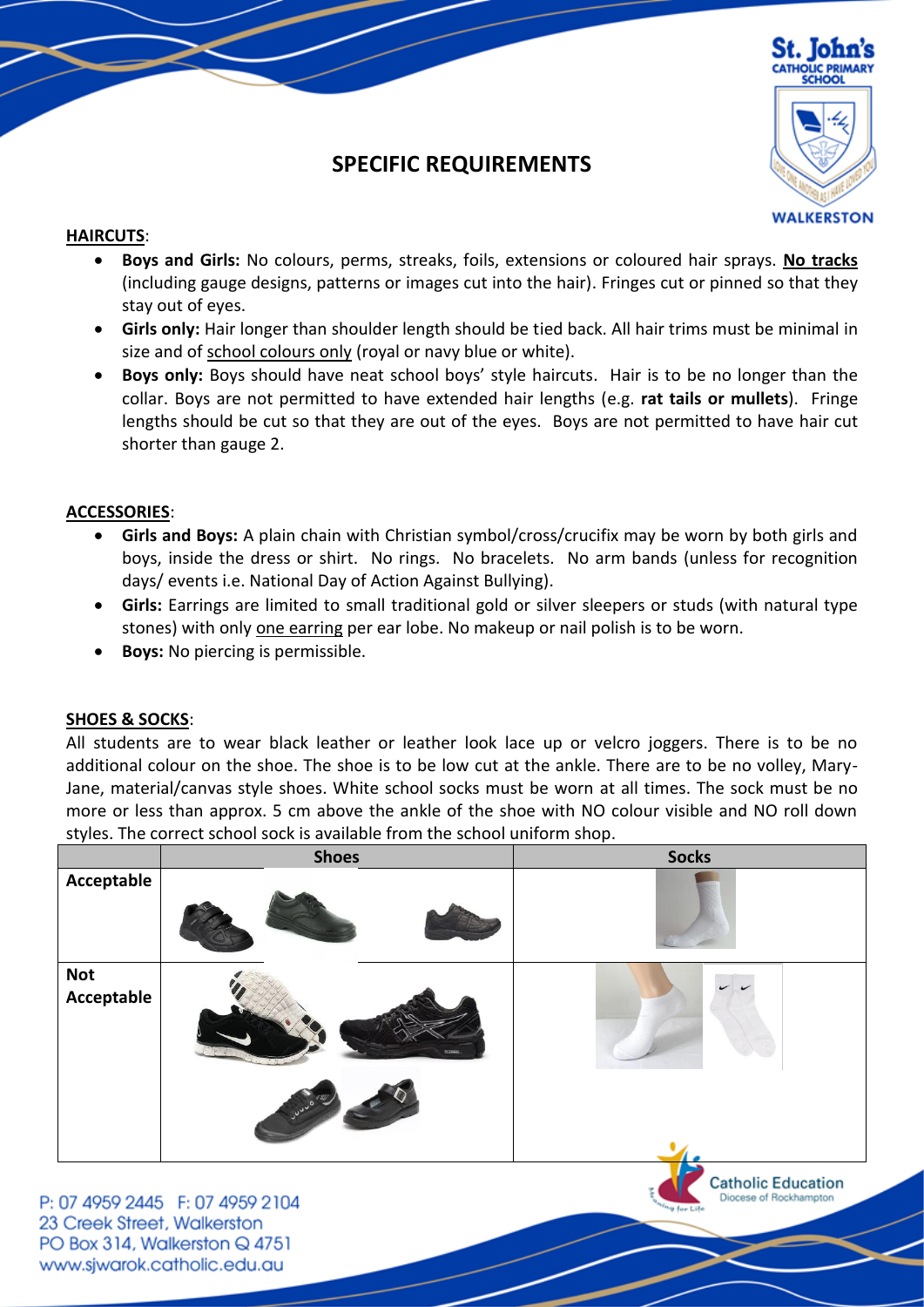

## **SCHOOL HAT**:

Each student must wear the school hat for all outdoor activities at school. No caps or bucket hats are allowed. Variations to this expectation should be accompanied with a note from the child's parents.

## **DAILY (DRESS) UNIFORM**: Available for the St John's Uniform Shop

- **Girls**:
	- $\circ$  Blouse White and royal blue checked polycotton. Button up with royal blue rounded collar and sleeve trim. Elbow length sleeves. Princess line over-blouse forming 2 front peaks on the hip line. School badge is to be worn on the left hand side of uniform.
	- o Culotte/Skort *–* Royal blue culottes (shorts) or royal blue skort.
	- $\circ$  Dress White and royal blue checked polycotton. Button up with royal blue rounded collar and sleeve trim. Elbow length sleeves. Princess line. School badge is to be worn on the left hand side of uniform.
- **Boys**:
	- $\circ$  Shirt White and royal blue checked polycotton. Button up with a royal blue revere collar and sleeve trim. School badge is to be worn on the left hand side of shirt. Shirt to be worn tucked in at all times.
	- o Shorts Royal blue shorts *Stubbies* or *Midford* brand are accepted, short or medium length but not below the knee. **NO** 'cargo' or basketball shorts or knit shorts.

## **SPORT'S UNIFORM**: Available for the St John's Uniform Shop

- **Girls and Boys**:
	- $\circ$  Unisex Sports Shirt Vertically multi-striped from left: royal blue/white/royal blue/navy; royal blue sleeves and stripes continue on back. Collar printed with school name, navy tab. Available only from the school uniform shop.
	- o Shorts/Skort *–* Royal blue as per daily uniform. In 2015, the sports uniform can be worn twice a week; on the PE lesson days and Friday.

## **HOUSE UNIFORM**: Available for the St John's Uniform Shop

- **Girls and Boys**:
	- o Unisex House Shirt Green (McAuley) and Gold (O'Connell) polo shirts. Collared with House name embroided on left-side of chest. Shorts - Navy blue as per sports uniform; worn tucked in. House shirts are to be worn for House Spirit Days and intra-school sporting carnivals (e.g St John's athletics and swimming carnivals).